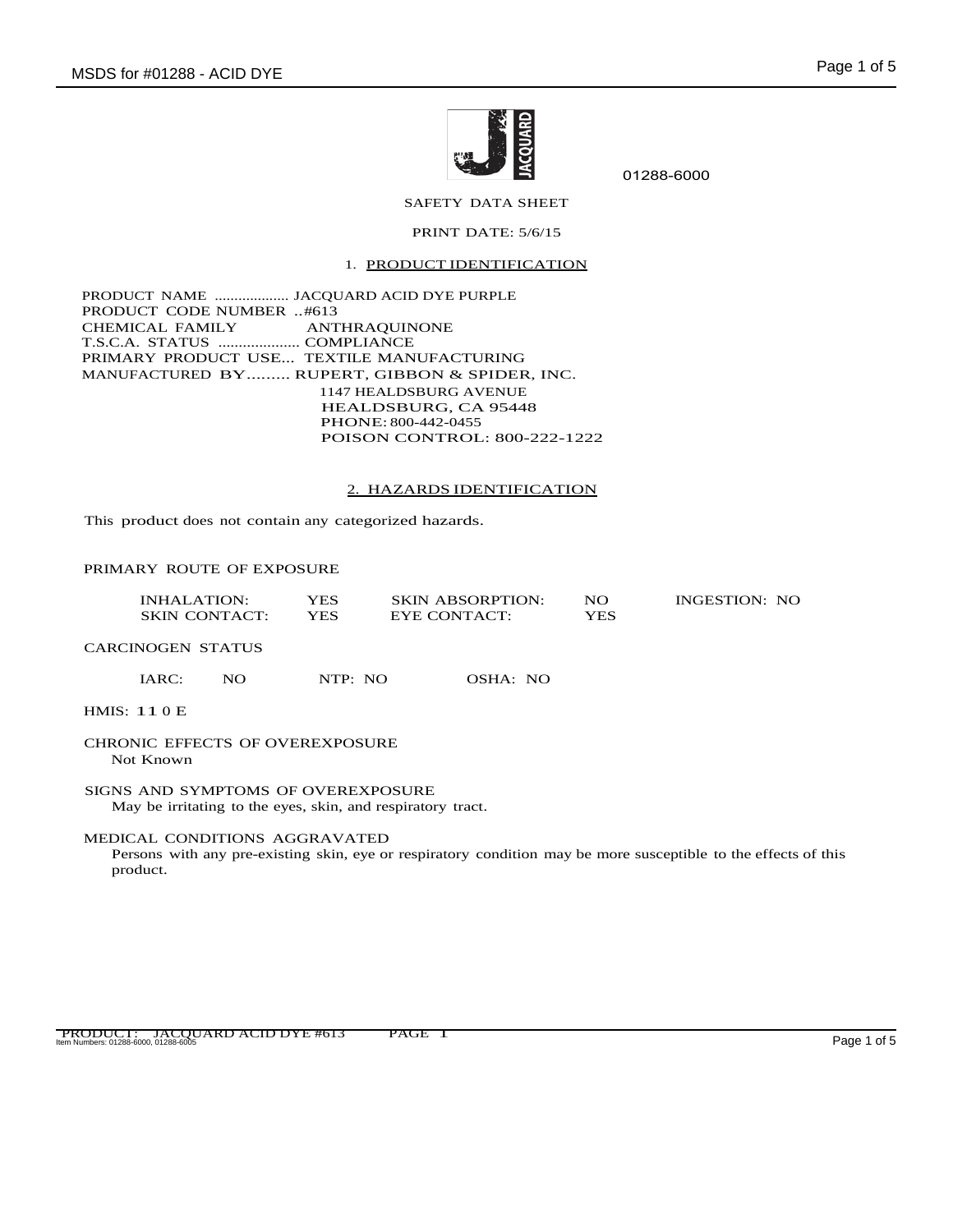

# **3. HAZARDOUS INGREDIENTS**

### NO HAZARDOUS MATERIALS ARE CONTAINED IN THIS PRODUCT

The exact ingredient percentages and composition of the components have been withheld as a trade secret.

### **4. EMERGENCY AND FIRST AID PROCEDURES**

GENERAL INFORMATION: IMMEDIATELY REMOVE ALL CONTAMINATED CLOTHING

- EYE CONTACT ............. Immediately flush eyes with flowing water for at least 15 minutes, holding eyelids apart to irrigate thoroughly. Get medical attention.
- SKIN CONTACT ........... Wash skin thoroughly with soap and water. Get medical attention if irritation develops.
- INGESTION ................... Dilute with water. Get medical attention. Never give fluids or induce vomiting if patient is unconscious or has convulsions.
- INHALATION ................ Remove to fresh air. If breathing is difficult give oxygen; if not breathing give arificial respiration. Get medical attention.

### **5. FIRE AND EXPLOSION DATA**

FLASH POINT ...................................Not Applicable

EXTINGUISHING MEDIA ...............C02 Dry Chemical Foam Water Fog

SPECIAL FIRE FIGHTING PROCEDURES/UNUSUAL FIRE OR EXPLOSION HAZARDS:

As in any fire, wear self-contained breathing apparatus and full protective equipment.

ADDITIONAL INFORMATION........Avoid dusting conditions. May form explosive dust mixtures with air.

### **6. SPILL OR LEAK PROCEDURES**

IN CASE MATERIAL IS RELEASED/SPILLED:

Wear appropriate safety equipment. Contain and clean up spill immediately. Prevent from entering floor drains. Contain liquids using absorbants. Sweep powders carefully minimizing dusting. Shovel all spill materials into disposal drums and follow disposal instructions.

# **7. SPECIAL PRECAUTIONS AND STORAGE DATA**

SAFE HANDLING: In accord with good industrial practice, handle with care and avoid personal contact.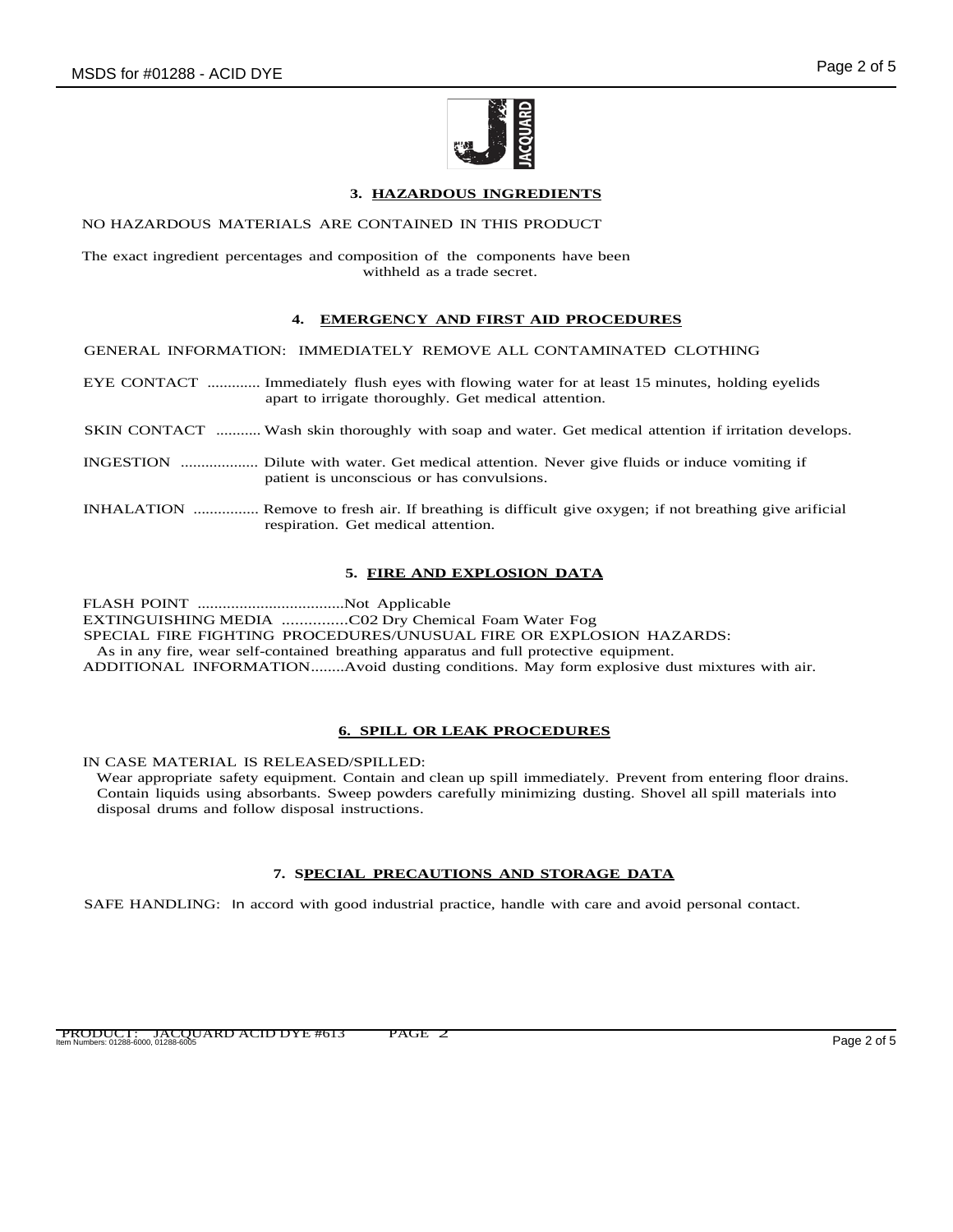

#### 8. EMPLOYEE PROTECTION RECOMMENDATIONS

GENERAL PROTECTNE MEASURES:

Do not breathe dust. Avoid contact with eyes and skin. Immediately remove all contaminated clothing.

EYE PROTECTION .......... Wear safety glasses with side shields or safety goggles.

SKIN PROTECTION ........ Wear chemical resistant rubber gloves and long sleeved clothing.

RESPIRATORY PROTECTION ............Inhalation of dust and aerosols must be absolutely prevented by the use of a NIOSH approved dust respirator.

VENTILATION ................. Use local ventilation.

OTHER .............................. Wear overalls, apron or other protective clothing.

### 9. PHYSICAL DATA

| ODOR THRESHOLDNA                                |       |
|-------------------------------------------------|-------|
| SOLUBILITY IN WATER $\ldots$ 15 g/1 at 90 deg C |       |
| BULK DENSITY  NE                                |       |
|                                                 |       |
|                                                 |       |
| MELTING POINT/FREEZING POINTNA                  |       |
| PARTITION COEFFICIENT: N-OCTANOL/WATERND        |       |
|                                                 |       |
|                                                 |       |
|                                                 |       |
| EVAPORATION RATENA                              |       |
|                                                 |       |
| FLASH POINTNA                                   |       |
|                                                 |       |
| DECOMPOSITION TEMPERATUREND                     |       |
|                                                 |       |
|                                                 |       |
| % VOLATILE: VALUE: 0.00                         | UNIT: |

% COMMENT:

# 10. REACTIVITY DATA

THERMAL DECOMPOSITION: No thermal decomposition when stored and handled correctly. HAZARDOUS REACTIONS: CHEMICAL STABILITY...........................Stable INCOMPATABLE MATERIALS: None HAZARDOUS DECOMPOSITION PRODUCTS......C02, CO, SULFUR OXIDES, NITROGEN OXIDES CONDITIONS TO AVOID............Avoid dusting conditions and sparks/flame. HAZARDOUS POLYMERIZATION....Will not occur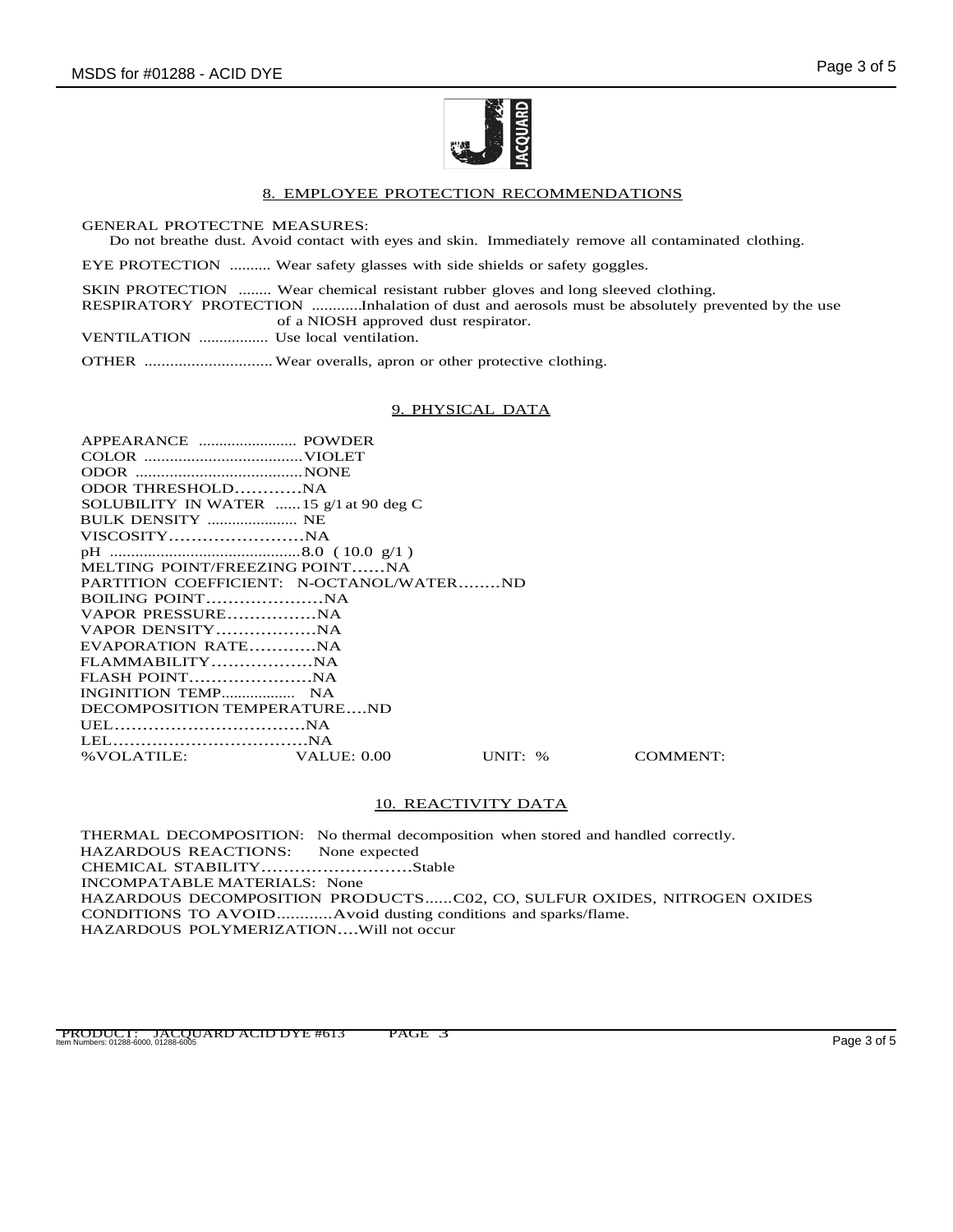

# 11. TOXICOLOGICAL DATA

| ANIMAL TOXICITY ORAL - LD50 (INGESTION)  > 5000 mg/kg (Rat) |  |
|-------------------------------------------------------------|--|
|                                                             |  |
|                                                             |  |
|                                                             |  |
|                                                             |  |

### 12. ECOLOGICAL DATA

BIODEGRADABILITY: <10 % BACTERIA TOXICITY IC50: 10 -100 mg/1 ( 72 h, scenedesmus subspicatus) INVERTEBRATE TOXICITY EC 50 : 10-100 mg/1 (48 h, daphnia magna) AOX: 0.00

### 13. DISPOSAL CONSIDERATIONS

PRODUCT:.........If utilization or recycling of the product is not possible, it should be disposed of in accordance with existing federal, state and local environmental regulations, e.g. by incineration in a suitable plant. UNCLEANED PACKAGING: Soiled, empty containers are to be treated in the same way as the contents.

# 14. SHIPPING DATA

PROPER SHIPPING NAME: NON-HAZARDOUS INK MATERIAL D.O.T. HAZARD CLASSIFICATION: NOT REGULATED<br>FRT CLASS PACKAGE: 55 FRT. CLASS PACKAGE:

IATA: NON-REGULATED

IMDG: NON-REGULATED

# 15. REGULATORY DATA

US REGULATIONS:

TSCA: The components of this product are listed on the TSCA Inventory

SARA 313: This product is not subject to SARA Title IIISection 313 reporting requirements under 40 CFR 372.

| SARA312: | Immediate (acute) health hazard | $\rm Yes$    |
|----------|---------------------------------|--------------|
|          | Delayed (chronic) health hazard | No.          |
|          | Fire hazard                     | No           |
|          | Sudden Release of Pressure      | No           |
|          | Reactivity                      | $N_{\Omega}$ |